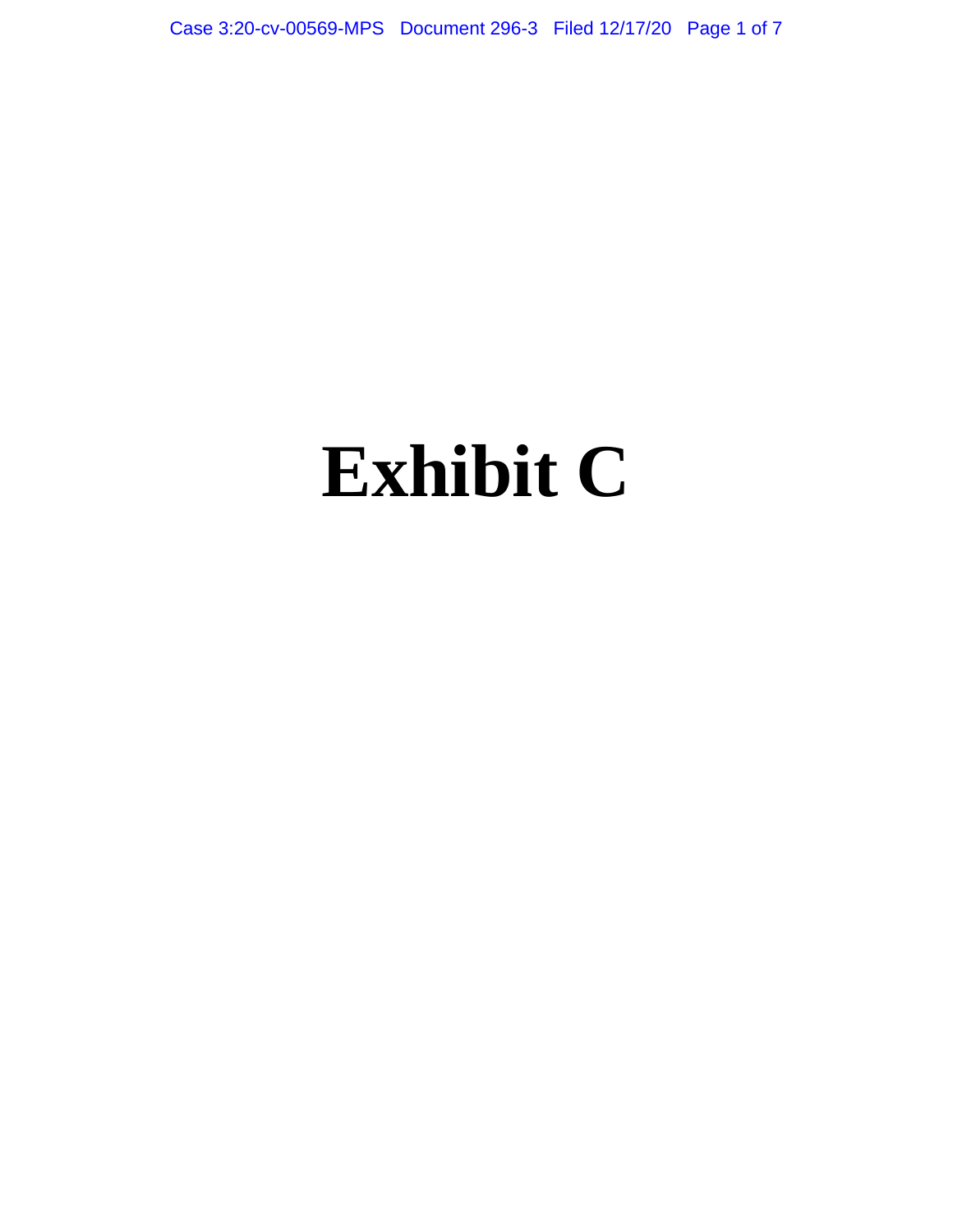# **UNITED STATES DISTRICT COURT DISTRICT OF CONNECTICUT**

| JAMES WHITTED, individually, and on         |   |                            |
|---------------------------------------------|---|----------------------------|
| behalf of all others similarly situated,    |   |                            |
|                                             |   |                            |
| Petitioner,                                 |   |                            |
|                                             |   |                            |
| V.                                          |   | Civ. No. 3:20 cv 569 (MPS) |
|                                             |   |                            |
| DIANE EASTER, Warden of Federal             |   |                            |
| Correctional Institution at Danbury, in her |   |                            |
| official capacity                           | ٠ |                            |
|                                             |   |                            |
| Respondent.                                 |   | December 17, 2020          |
|                                             |   |                            |

# **DECLARATION OF ALEXANDRA HARRINGTON**

I, Alexandra Harrington, hereby declare pursuant to 28 U.S.C. § 1746:

1. I am an Associate Professor of Law at the University at Buffalo School of Law and Director of the School of Law's Criminal Justice Advocacy Clinic. I am one of the attorneys who has been appointed Class Counsel in this case. (ECF No. 141, ¶ 7).

2. I submit this Declaration to provide the Court with information provided to Class Counsel by class members and other individuals incarcerated at the Federal Correctional Institution in Danbury, CT—as well as information from incarcerated individuals' attorneys and loved ones—about the current situation at FCI Danbury.

3. Danbury is in the midst of another outbreak of COVID-19 amongst the incarcerated population. Before December 2, 2020, although the BOP website indicated that a few prisoners at the facility had tested positive for COVID-19, the United States Attorneys' Office (USAO) represented to class counsel that these positive tests were for individuals being transferred in, and that the general population of the facility was COVID-19 free. The USAO also represented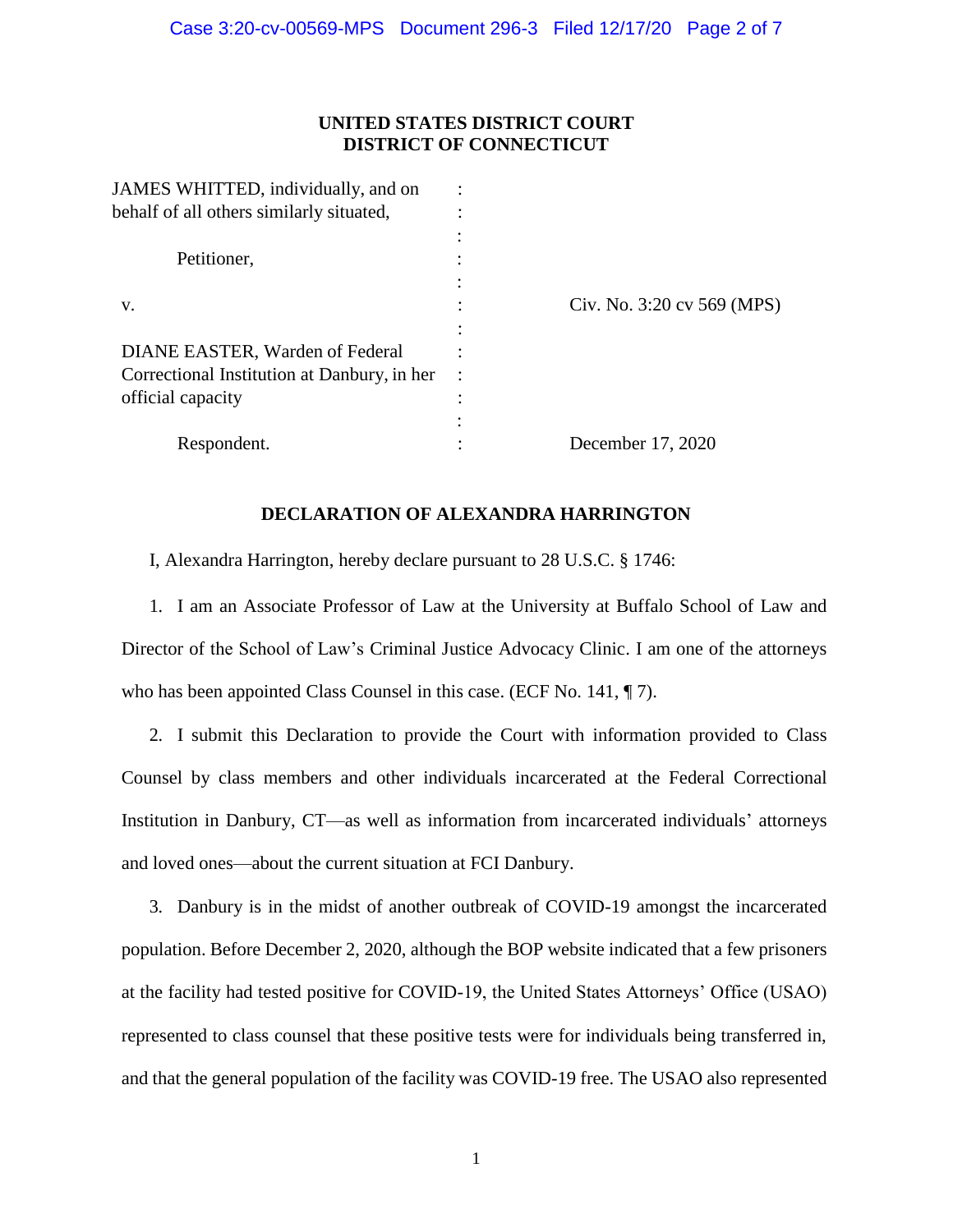## Case 3:20-cv-00569-MPS Document 296-3 Filed 12/17/20 Page 3 of 7

to class counsel that the BOP was complying with its commitments set forth in its July 24, 2020 letter.

4. Unfortunately, individuals already imprisoned at Danbury received positive test results for COVID-19 on December 2, and now two weeks later the BOP website reflects 97 active cases among prisoners at the facility.<sup>1</sup> We have heard reports of over 100 positive tests.

# **Failure to Prevent or Mitigate the Outbreak through Temperature Checks and Symptom Screening**

5. Before this most recent outbreak, reports from individuals at the men's facility and the FSL reflected that temperature checks were not occurring consistently, and that symptom screening was not occurring at all. In the Camp, before November, when temperatures were taken, they were taken by correctional staff. Medical staff began taking temperatures and conducting symptom screening on November 4, 2020 and this continued until November 23, although there were occasional missed days, typically on weekends. Temperature checks and symptom screenings did not occur at all between November 23 and December 7 in the Camp.<sup>2</sup> Temperature checks had not been conducted at FSL for over a week before the first women in that unit tested positive on December  $6<sup>3</sup>$  Temperature checks in the men's units were being conducted via wall mounted thermometers in the dining hall, though men who decline to go to the dining hall were not screened.

## **Timeline of Recent Outbreak**

# **FCI**

6. On December 2, two men from FCI tested positive for COVID-19. One man was in C-

l

<sup>1</sup> https://www.bop.gov/coronavirus/.

<sup>2</sup> *See* Declaration of M.R., Dkt. 270-2, ¶ 3; Declaration of W.H., Dkt. 286, ¶ 3; Declaration of Shacarey James, Dkt. 279-3, ¶ 4.

<sup>3</sup> *See* Declaration of M.M., Dkt. 287, ¶ 6.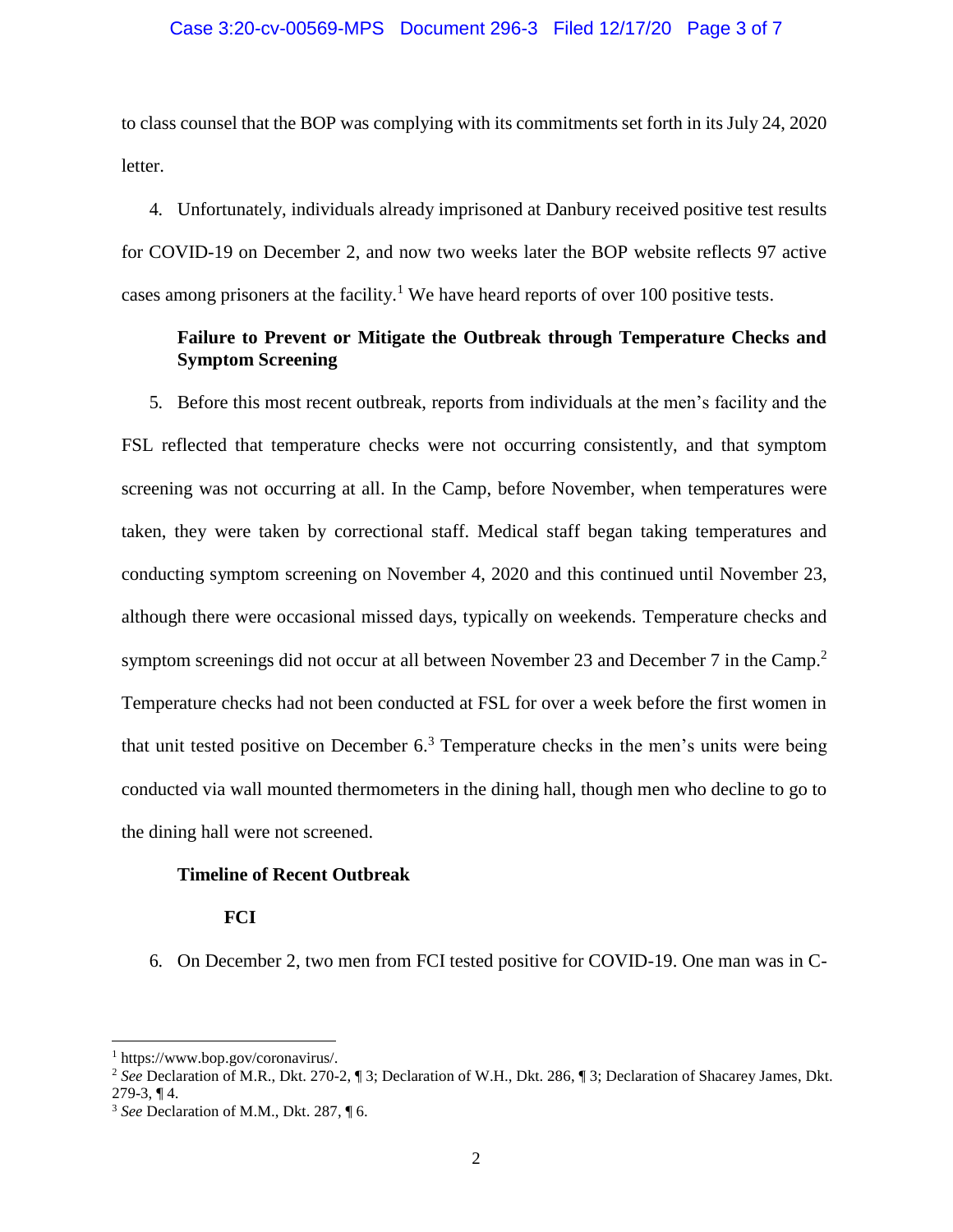#### Case 3:20-cv-00569-MPS Document 296-3 Filed 12/17/20 Page 4 of 7

unit and one was in J-unit. The rest of C-unit and J-unit were tested the same day. The man from C-unit had worked in the kitchen and shortly before had been housed in a different unit. Facility-wide testing was not conducted in the men's facility.

7. Other men in the units with the positive cases reported to medical that they had symptoms of COVID, including loss of taste/smell, coughing, and nausea. These men were left on the unit and not immediately quarantined or tested. Class counsel has heard reports that medical symptoms of COVID are not being treated at the facility.

8. One man, who is almost 70 years old, experienced symptoms of the disease for days before he was tested. He fainted while waiting for commissary on December 1 and was seen later that day by medical for complaints of a sore throat, cough, and difficulty breathing. He was returned to his unit and wasn't tested until after another man in his unit tested positive. He tested positive on December 6 and was moved to isolation.

9. As of December 7, there were positive COVID cases in at least three men's units.

10. Our understanding is that some units in the men's facility have still not been tested despite widespread infection in a number of the units. In particular, we have heard that E-unit, which houses many individuals who work in the kitchen, commissary, laundry, etc. has not been tested.

11. There are well more than 50 positive cases in the men's facility among at least four different units.

# **FSL**

12. The first women in the FSL to test positive were tested on December 6 and, after receiving positive test results that day, were moved to isolation in the facility's visiting room. Other women who slept in the same or adjacent bunkbeds or who closely interacted with these

3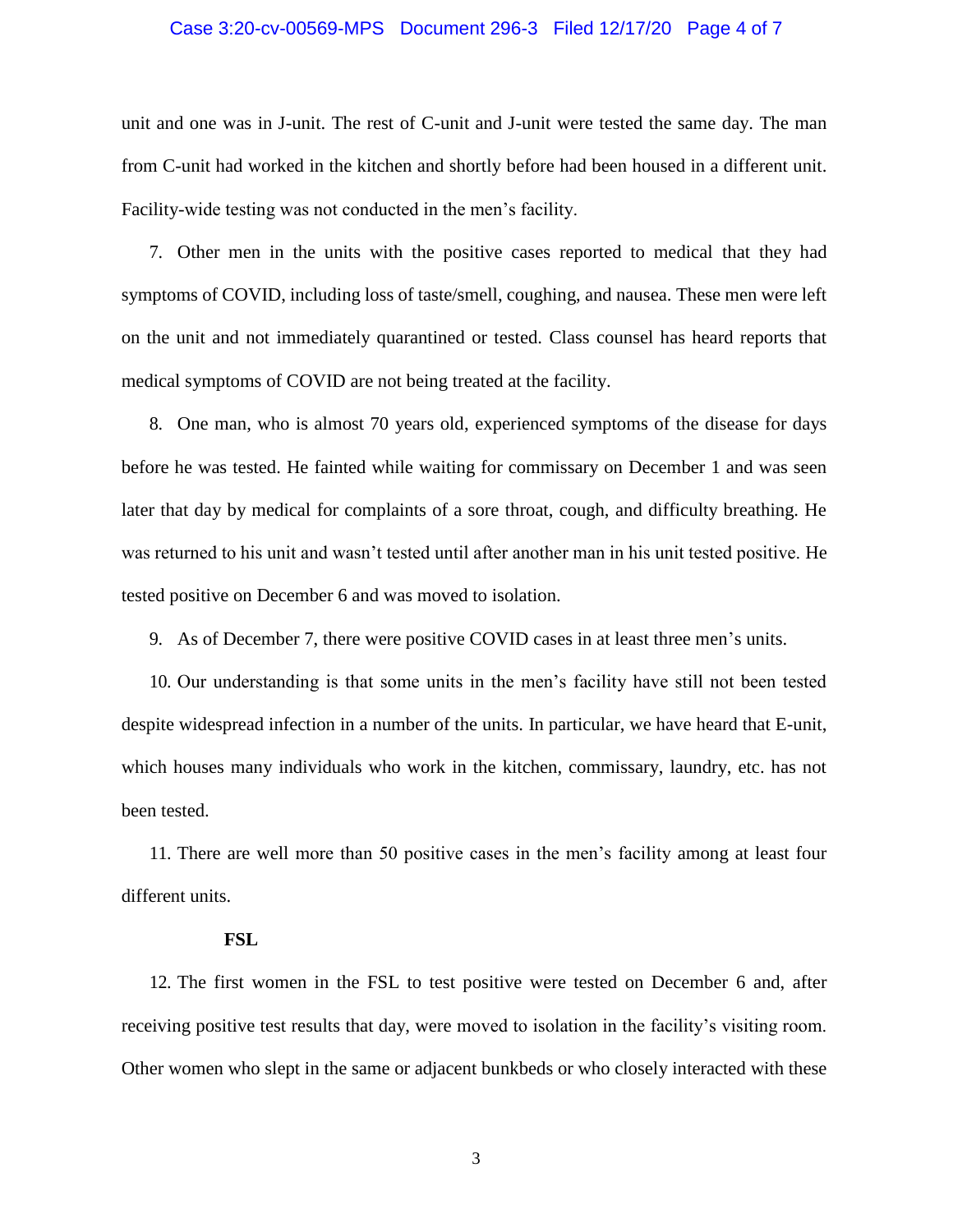# Case 3:20-cv-00569-MPS Document 296-3 Filed 12/17/20 Page 5 of 7

women were left on the unit with no other preventative measures taken to mitigate the spread of the disease.

13. One woman from the FSL reported to medical on December 6 complaining of chills and severe body aches. She was sent back to the unit overnight. On December 7 she was placed in the library. This is a room without heat or a bed. The woman was seriously ill and throwing up. She was given a small space heater but had nowhere to lie down or make herself comfortable. She later tested positive for COVID and was moved to isolation.<sup>4</sup>

14. The rest of the FSL was tested via PCR test on December 7. Beginning on Friday December 11, additional women were removed from FSL and placed in isolation. Although the women were not told specifically, they assumed these movements were due to the PCR test results coming back positive.

15. Women continue to be removed from the FSL for positive tests, including three women on December 15. These appear to be test results that came in over the weekend but were not acted on for days.

16. As of December 15, there were at least 23 women who had tested positive from FSL.

#### **Camp**

17. Although women from the Camp reported symptoms of COVID days before anyone from that unit was ever tested, they were not tested until December  $7<sup>5</sup>$  Women who told staff about COVID symptoms before that date were told they wouldn't be tested unless they had a fever, because there weren't enough tests for everyone.

18. On December 7, four women from Camp received positive test results and were moved to isolation with the women from FSL. The rest of the Camp was not tested until the following

 $\overline{\phantom{a}}$ 

<sup>4</sup> *See* Declaration of M.M., Dkt. 287, ¶ 3-4.

<sup>5</sup> *See* Declaration of J.H., Dkt. 270,-1 ¶ 3.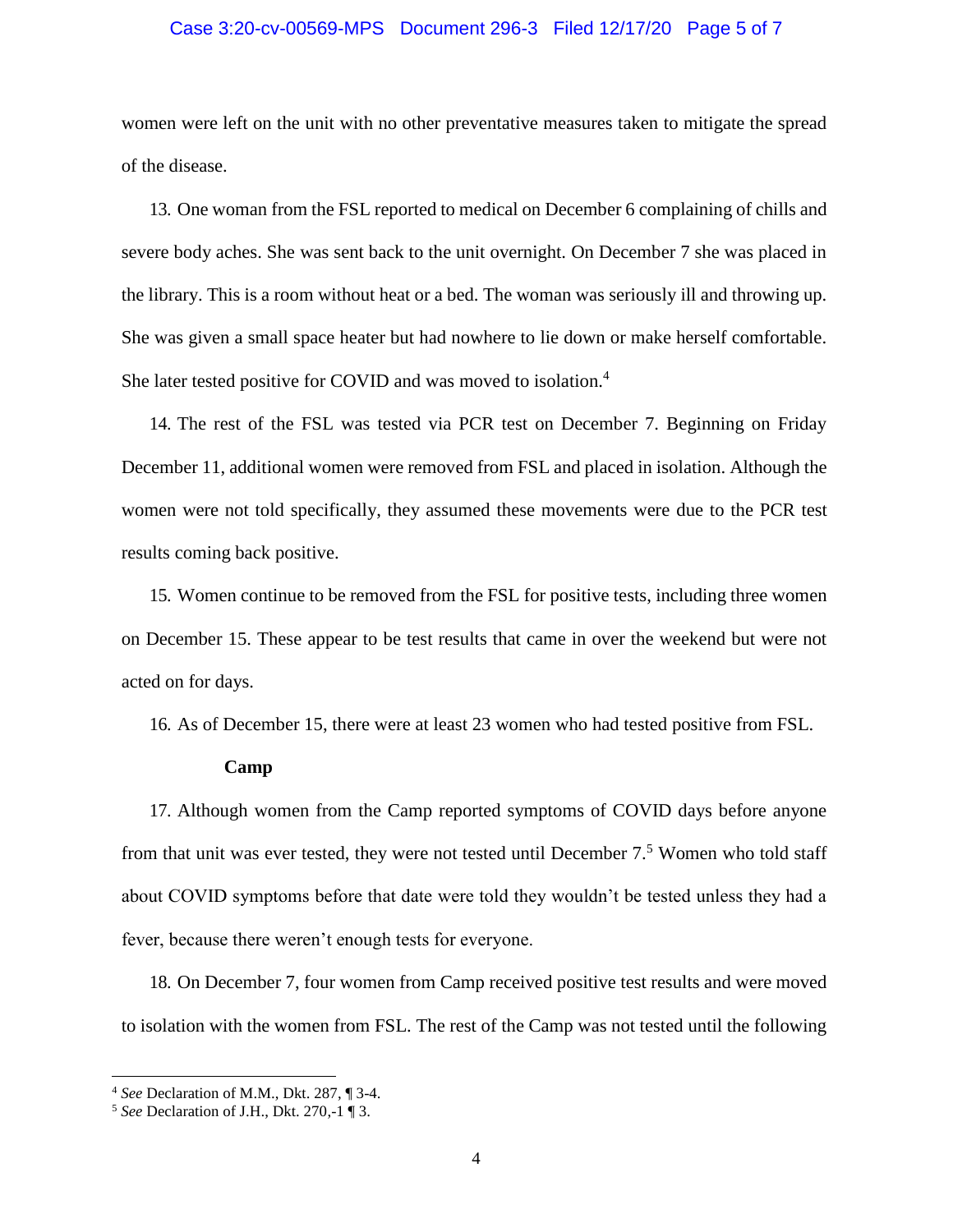## Case 3:20-cv-00569-MPS Document 296-3 Filed 12/17/20 Page 6 of 7

day. On that day, December 8, an additional woman with a positive test and symptoms was removed from the dorm.

19. One woman in Camp is seven months pregnant. She had been sleeping within 3 feet from another woman who for several days had a fever, difficulty breathing, and a loud cough. The pregnant woman and others alerted staff on December 7 that the sick woman ought to be quarantined and tested. The pregnant woman sought at a minimum to be moved farther from the sick woman given her pregnancy. Staff refused to move either woman. On December 8, the sick woman tested positive for COVID and was removed from the unit. When she was removed, her property—including a food tray with scraps of food—was left on her bunk, without cleaning or sanitation.<sup>6</sup>

20. Counsel have heard that one woman from the Camp who was tested with everyone else on December 8 and who tested positive was only removed from Camp on December 16, more than a week after the test was taken and several days after test results had apparently been returned to the facility.

21. There are currently at least 15 positive cases in the Camp.

#### **Poor Conditions of Confinement in Quarantine and Isolation**

22. Individuals who have tested positive for COVID are being placed in non-housing settings throughout the prison. Women who have tested positive (either at the Camp or at the FSL) are currently being housed in the FSL visiting room, the FSL classrooms, and the FCI visiting room. These rooms are crowded. The women in the visiting room at the FSL share one makeshift shower. Men at the FCI who have tested positive are being housed in A-unit as well as in the gymnasium and in the auditorium that had been in disuse off for the past several months

l

<sup>6</sup> *See* Declaration of Shacarey James, Dkt. 279-3, ¶ 3.